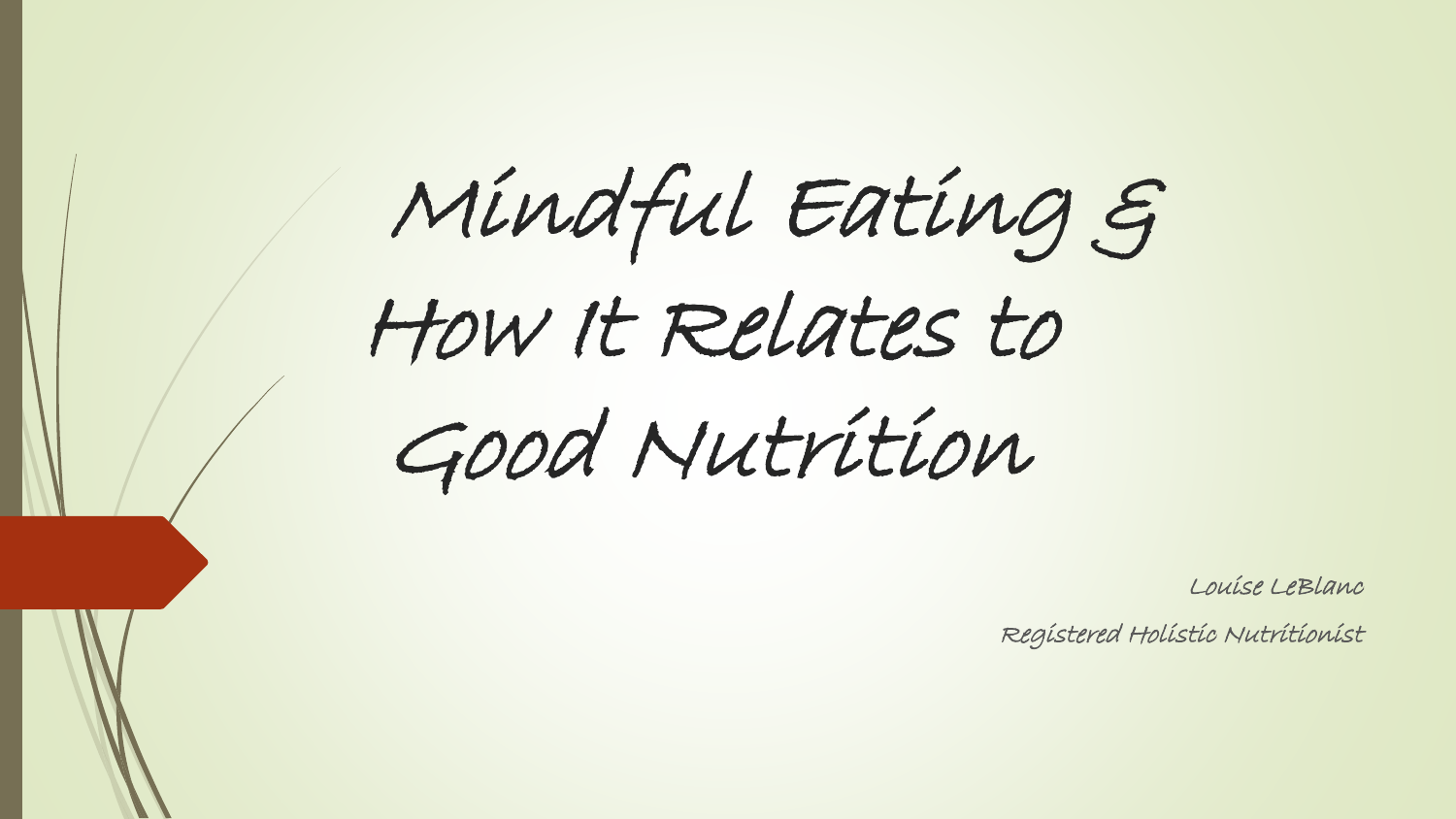What is Mindfulness?

 $\blacktriangleright$  Mindfulness is the awareness that emerges through paying attention on purpose, in the present moment, and non judgementally to things as they are.

This means paying attention to things are they really are in any given moment not what we want them to be.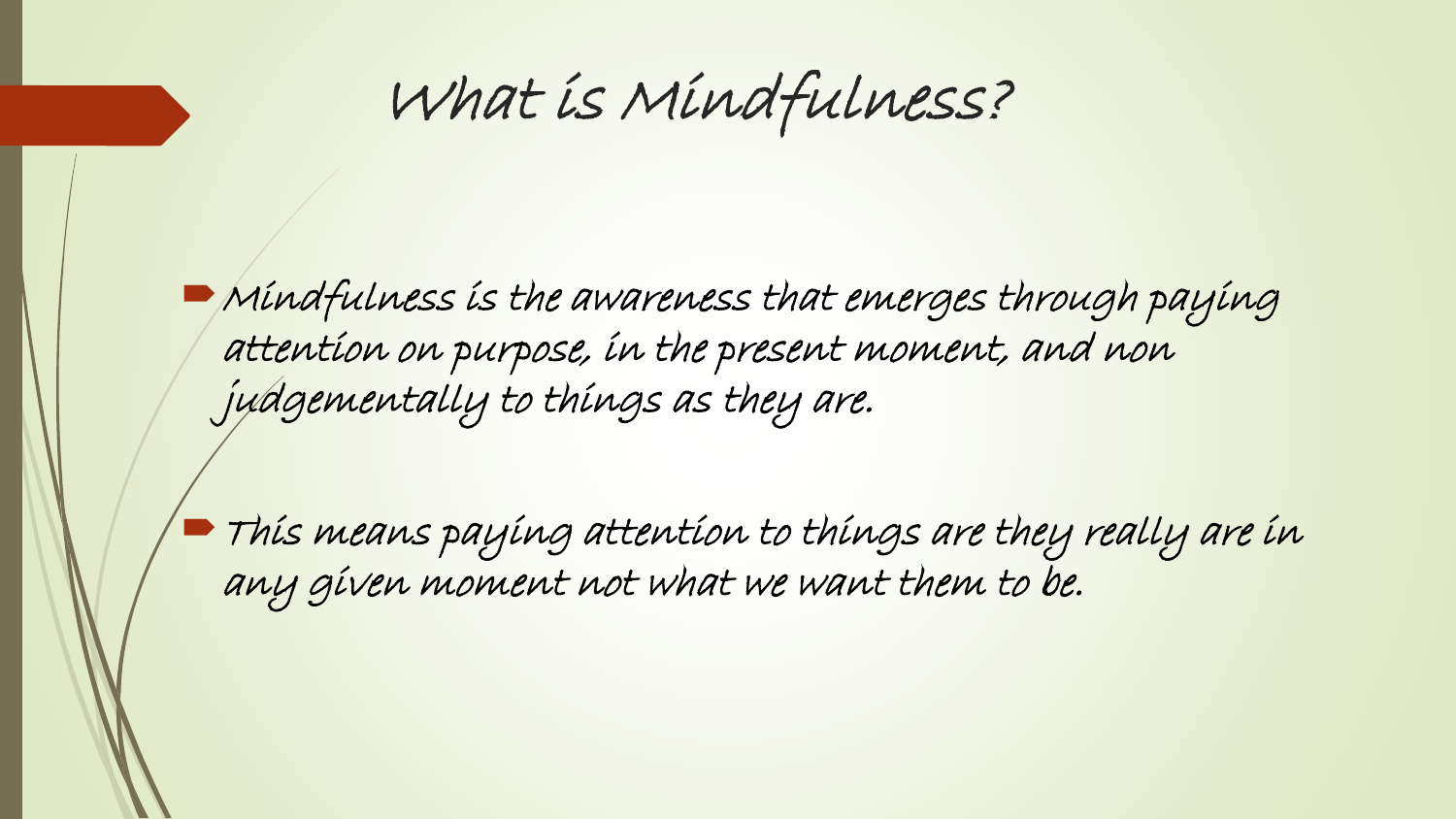Nutrition & Good Health

 $\blacktriangleright$  To be in good health involves not only what we eat, but how we digest our food

 $\blacktriangleright$  Most of us eat very quickly, on the run, in our cars, and/or watching television

Eating on the run can also involve unhealthy food

 $\blacksquare$  If you've ever wolfed down food only to realise that you were barely conscious while eating, then mindful eating exercises may be helpful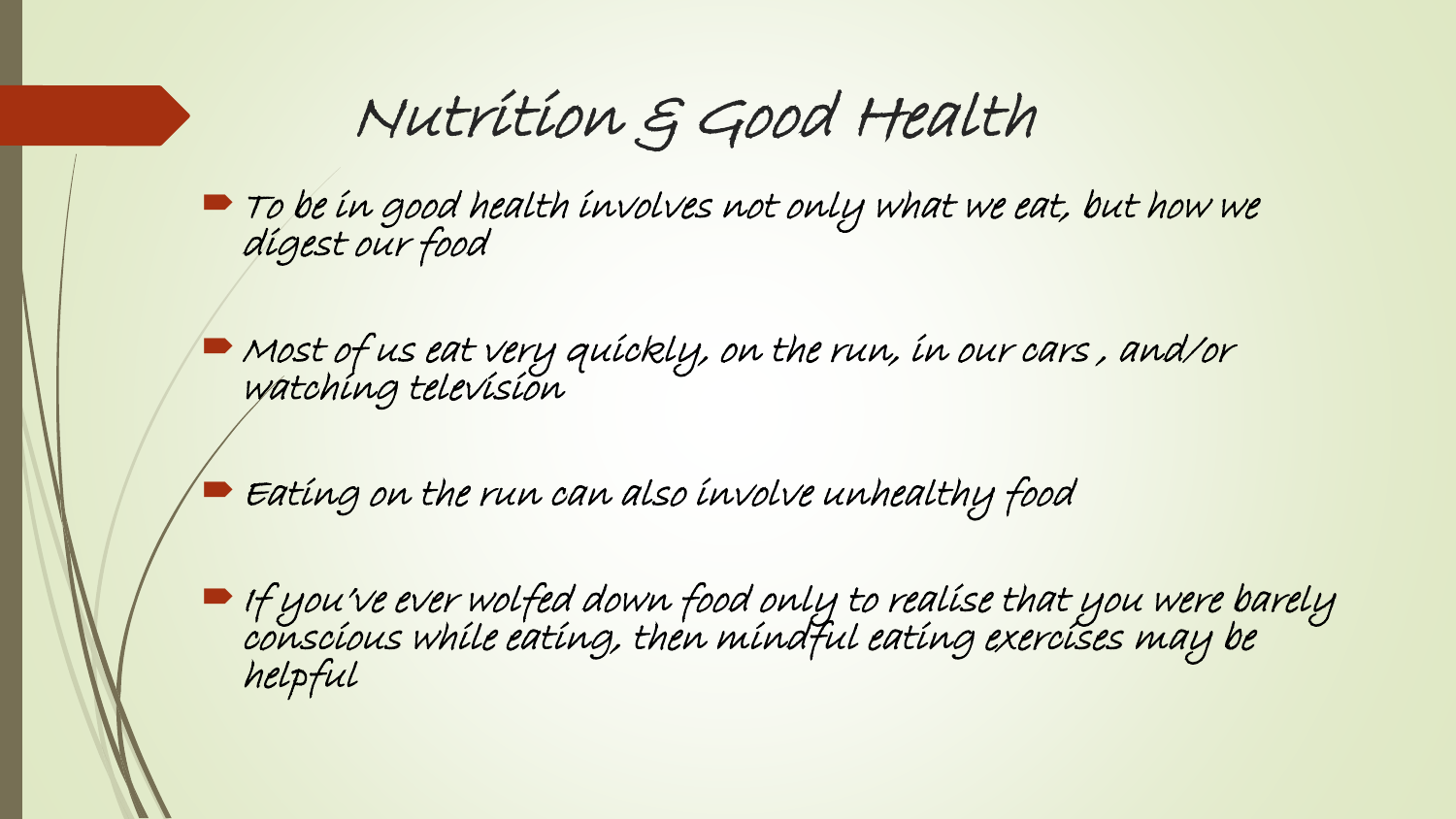What is Mindful Eating?

Mindful Eating is:

 Paying attention to an eating experience with all of our senses (seeing, tasting, hearing, smelling, feeling)

Witnessing the emotional and physical responses that take place before, during and after the eating experience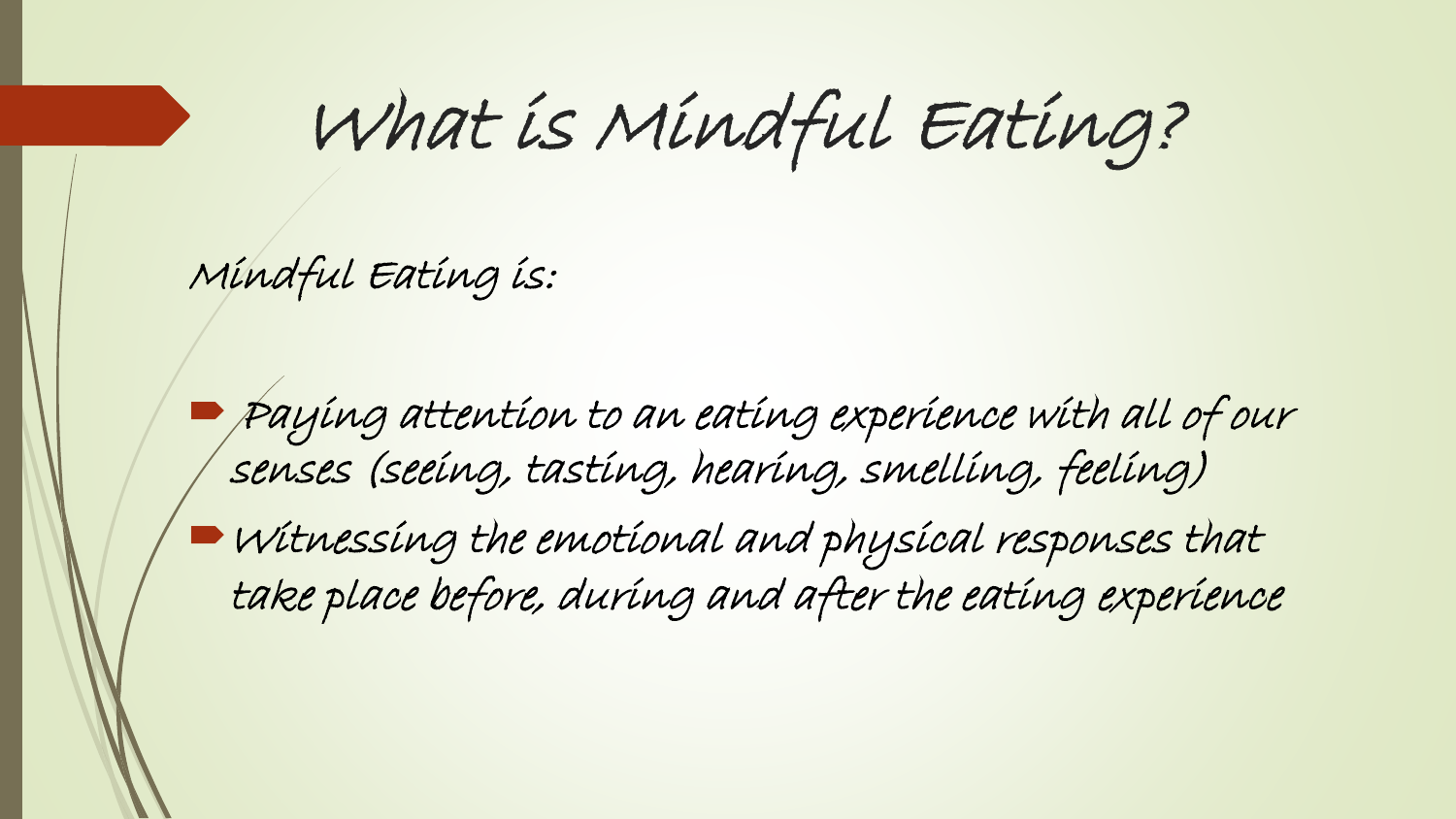Basics of Mindful Eating

 Mindful eating exercises are basically about being conscious of eating.

Some ways to do this are:

Focusing on body triggers associated with food

Chewing slowly

Being aware of the sensory experience of eating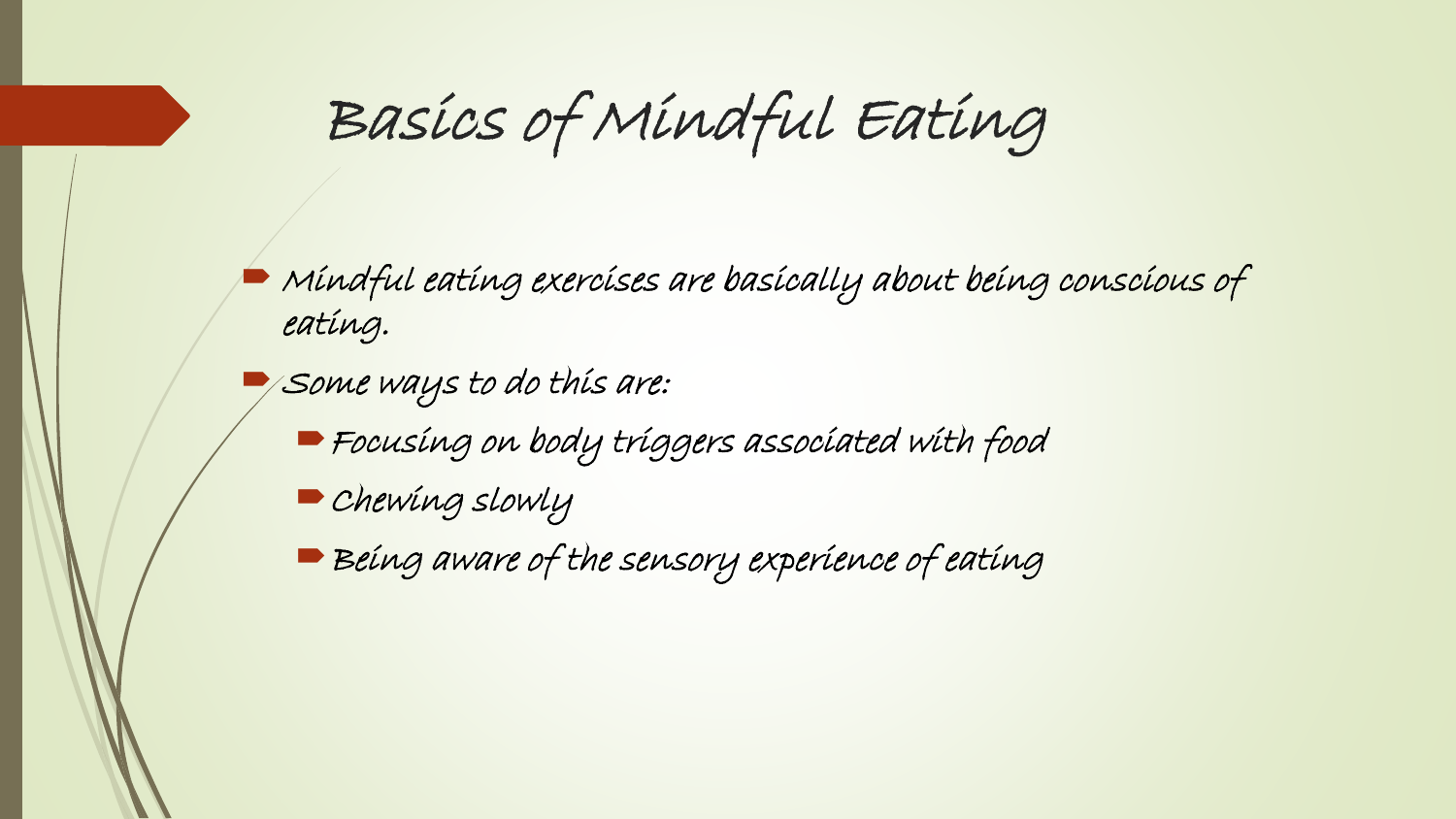# Basics of Mindful Eating

Being grateful for food

- $\blacksquare$  Noticing how the body feels after eating
- $\blacktriangleright$  If we look at mindful eating  ${\scriptstyle\mathcal{V}} S$  mindless eating, the differences are mostly about speed and awareness.
- $\blacktriangleright$  Mindless eating is when we eat too fast, barely aware of chewing or flavours.
- $\blacktriangleright$  Mindful eating is the opposite, it is chewing slowly and being mindful of both food and the body's reaction to it.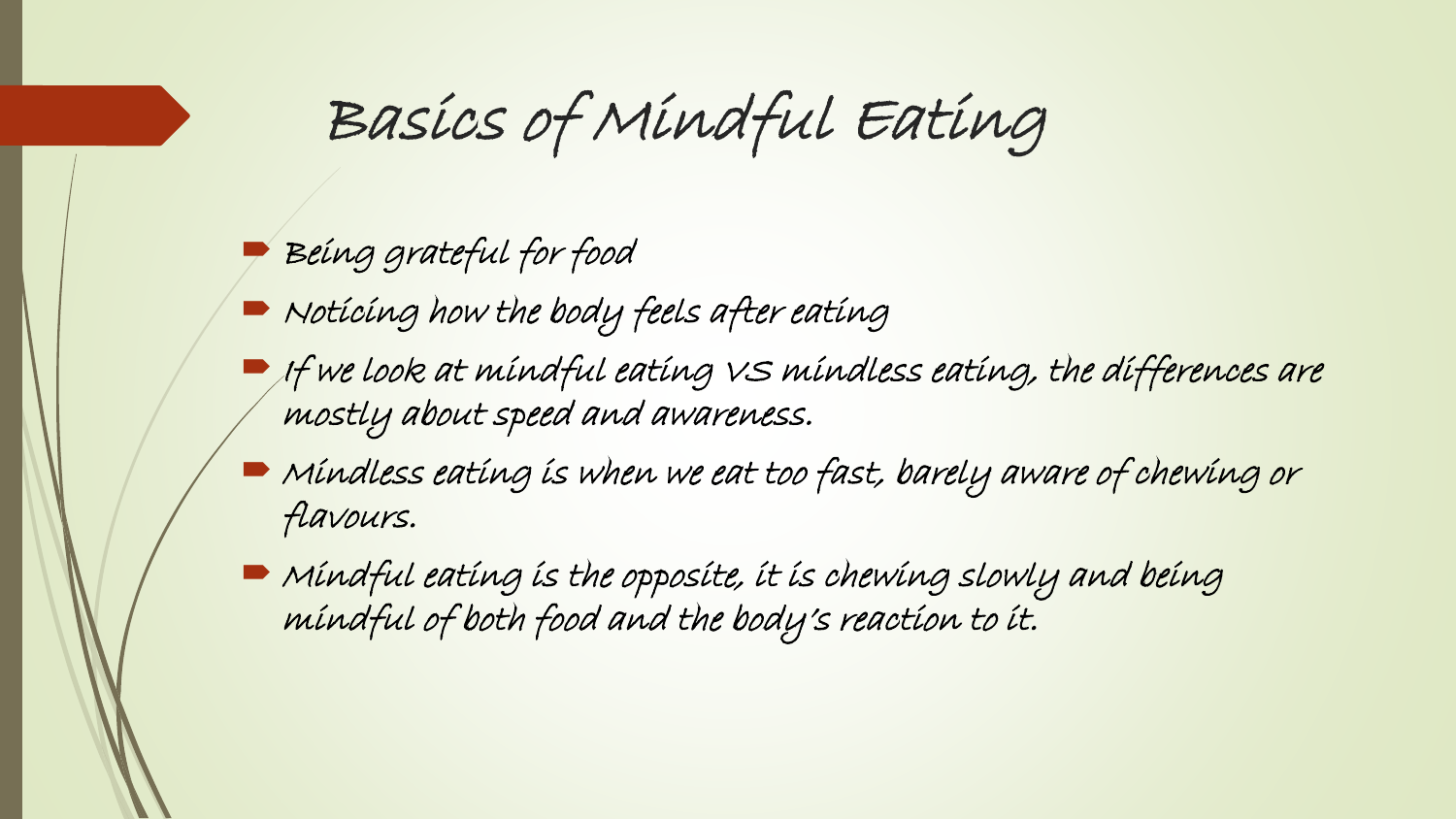Basics of Mindful Eating

 Mindful eating means paying exclusive attention to appetite cues and our mind/body relationship to food.

 $\blacktriangleright$  when we eat mindfully, we are totally focused on doing so: eating slowly, chewing, letting food sit on our tongues so our taste buds can do their jobs, and noting how food feels in the body.

 While eating mindfully we aren't thinking about anything but how food tastes and how our body is responding. It helps to think about each of these aspects of eating separately and move attention from one to the other.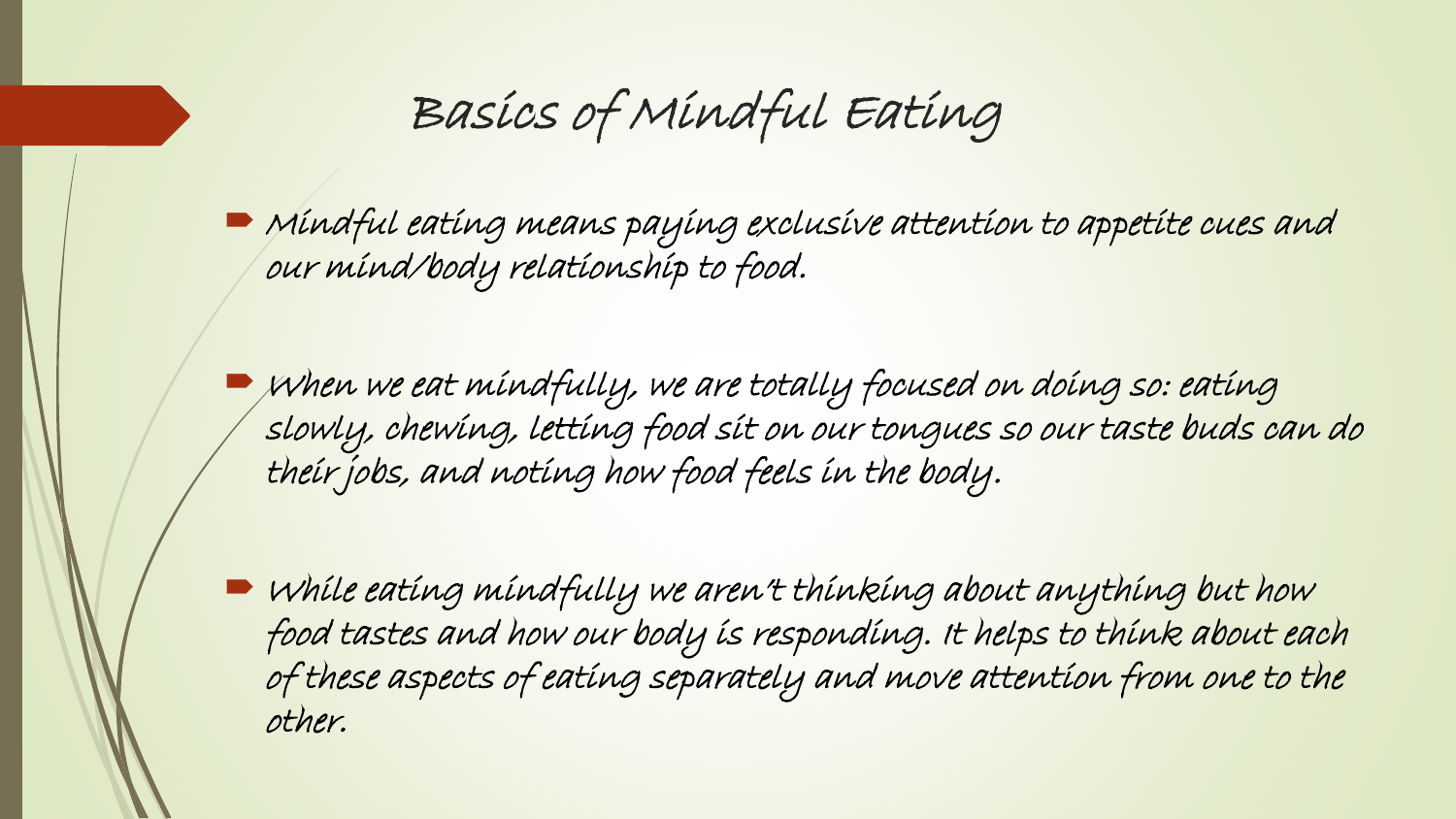When Are We Mindlessly Eating?

We may be eating mindlessly if we:

- Consistently eat until we are overly full
- Find ourselves grazing on food without really tasting it
- Do not pay attention to the foods we are eating and frequently eat surrounded by distractions
- Rush through meals
- Have trouble remembering the taste, smell and look of the meal we have just eaten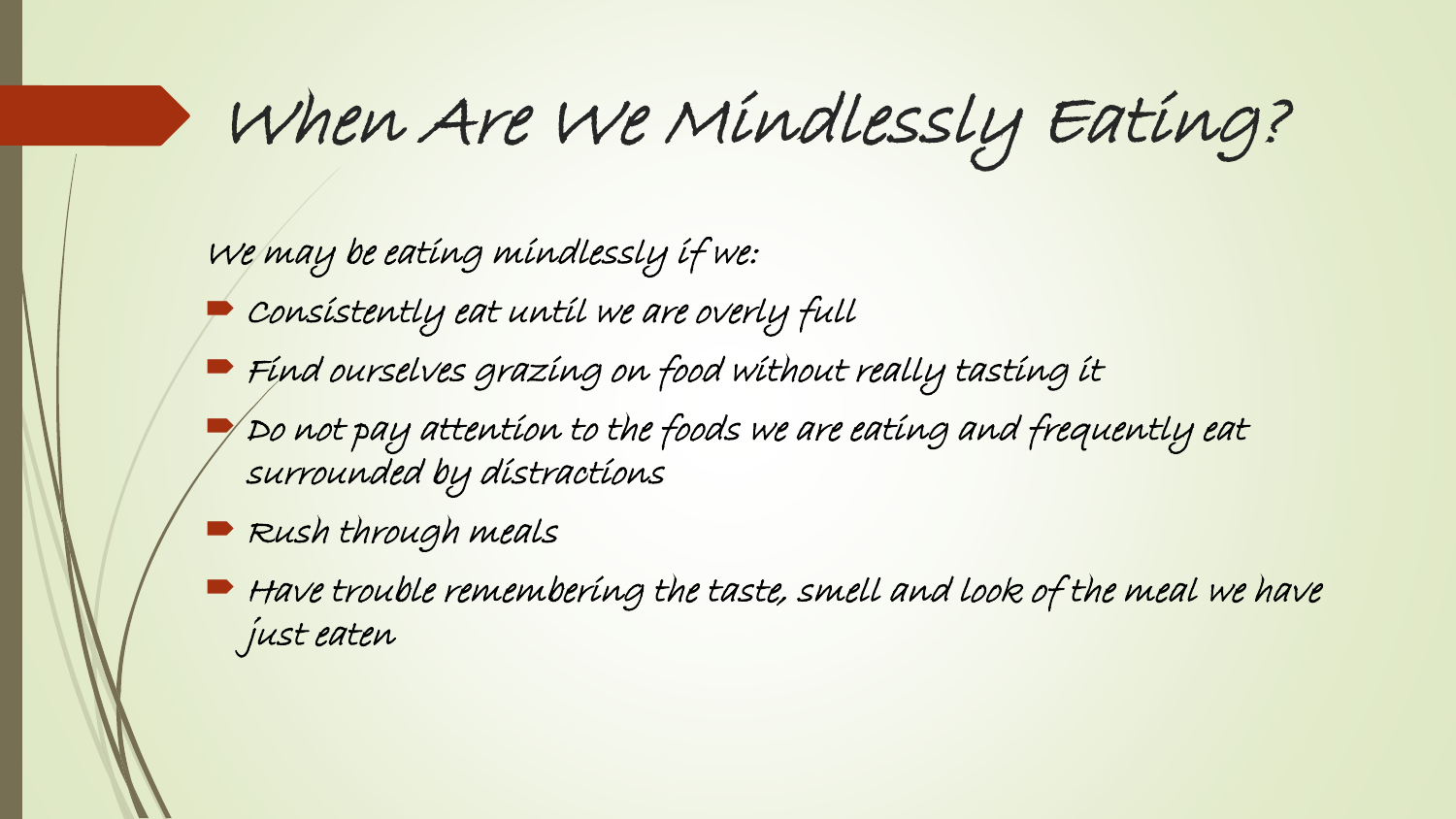Why Does It Matter?

The answer is simple. It can improve your health.

 Eating mindfully is what your body was designed to do. That's why you feel signals of hunger and fullness. You were made to translate those messages into action organically, eating when you're hungry and stopping when you're full.

 $\blacktriangleright$  Research suggests that people who don't focus on their meal tend to eat 69% more than mindful eaters.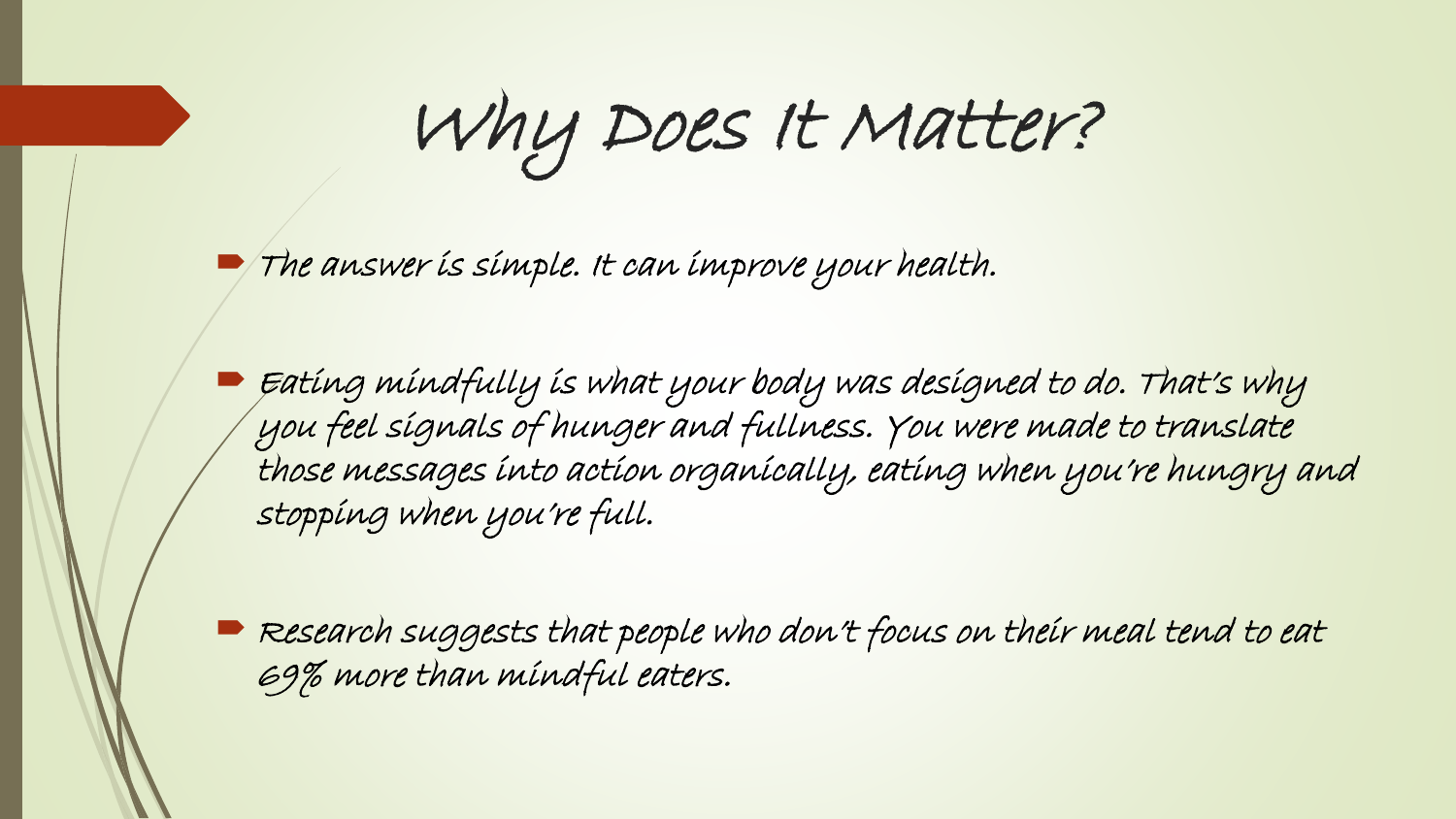Weight Loss

- $\Box$  One of the most significant benefits of mindful eating is weight loss according to Harvard Medical School
- Yes, you can use mindful eating to lose weight, and it has been proven to be highly effective.
- $\blacktriangleright$  it helps with weight loss because it makes us more conscious of our relationship with food and gives us more mental control over our dietary habits. This can be huge for binge eating.
- Mindfulness helps to control our emotions and, in turn, helps us eat more healthily and stop comfort eating. It also improves our willpower and can improve our dietary habits.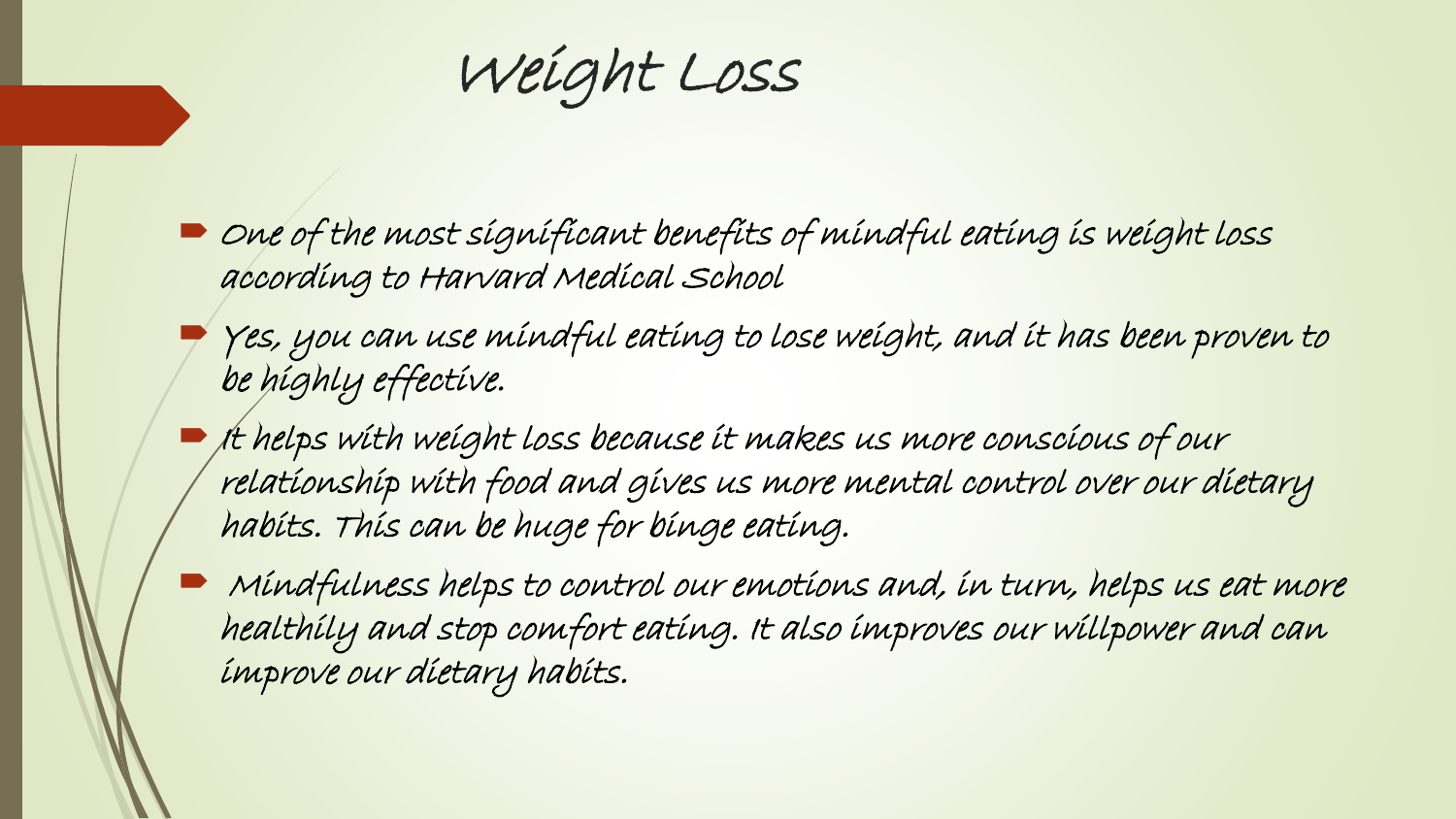## Improves Nutrition

- $\blacktriangleright$  It's too easy to slip into a habit of wolfing down food.
- We're in a rush. We don't have time to prepare proper food. But we're hungry.
- So, we just eat whatever fills us up.
- The problem is we are mindless. When we become more aware of food, through mindful eating exercises, we naturally choose foods consciously, which will lead to more varied and nutritious meals.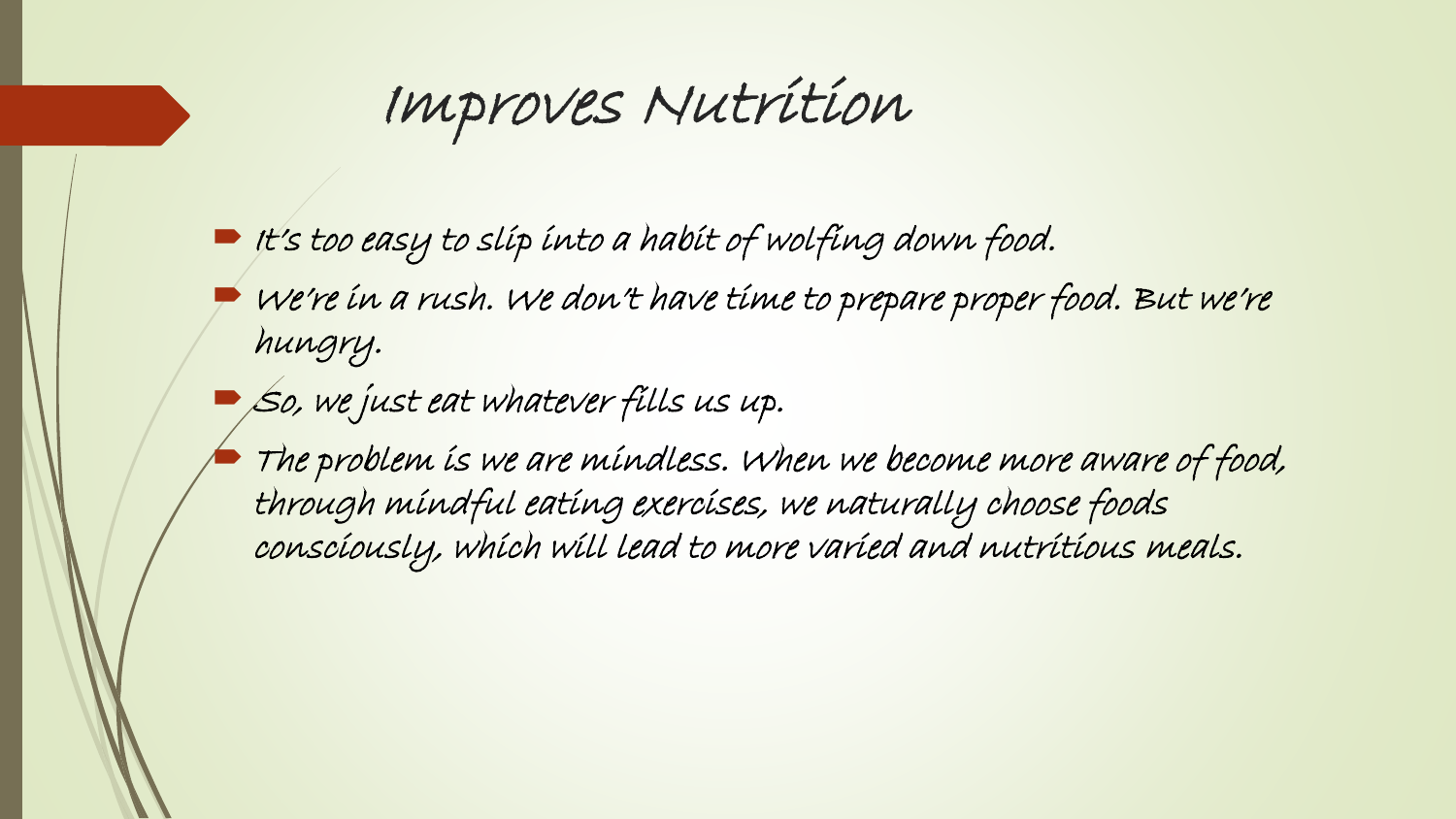Aids Digestion

- Research from Harvard Medícal School shows a positive link between mindful eating and digestion.
- $\blacktriangleright$  Digestion involves complex hormonal signals between the nervous system and the digestive system.
- It takes approximately twenty minutes for us to get that feeling of being full.
- $\blacktriangleright$  If we eat too quickly, we often overeat before we get the message telling us to stop. This can cause digestion problems.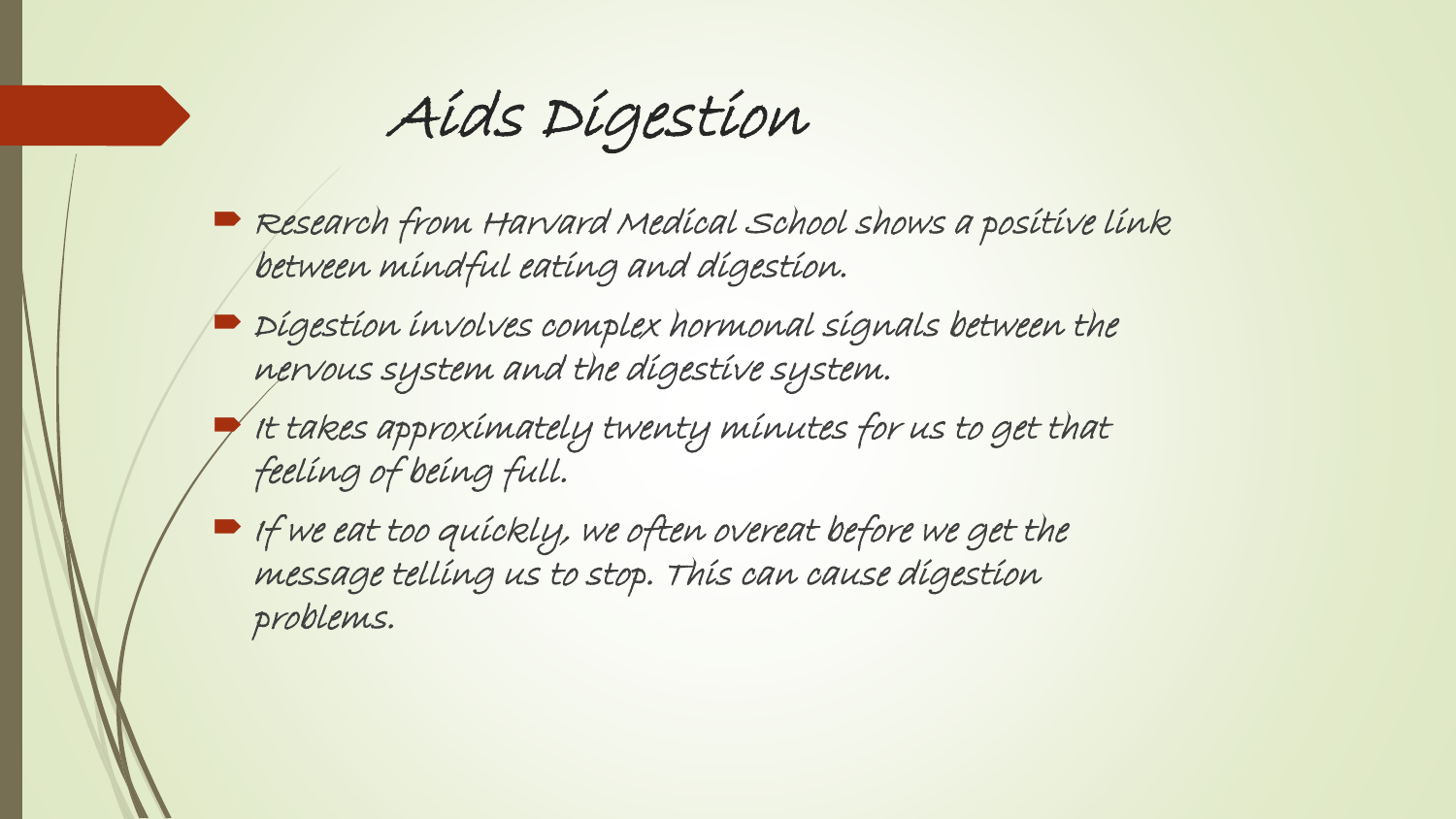## Where to Start

 $\blacktriangleright$  Now that you understand the importance of mindful eating, you're ready to get started.

It's difficult to shift your mealtime habits overnight, so don't expect to.

 $\blacksquare$  Instead, gradually begin to incorporate mindful-eating techniques.

 This way, you'll slowly tweak the way you eat and create lasting change.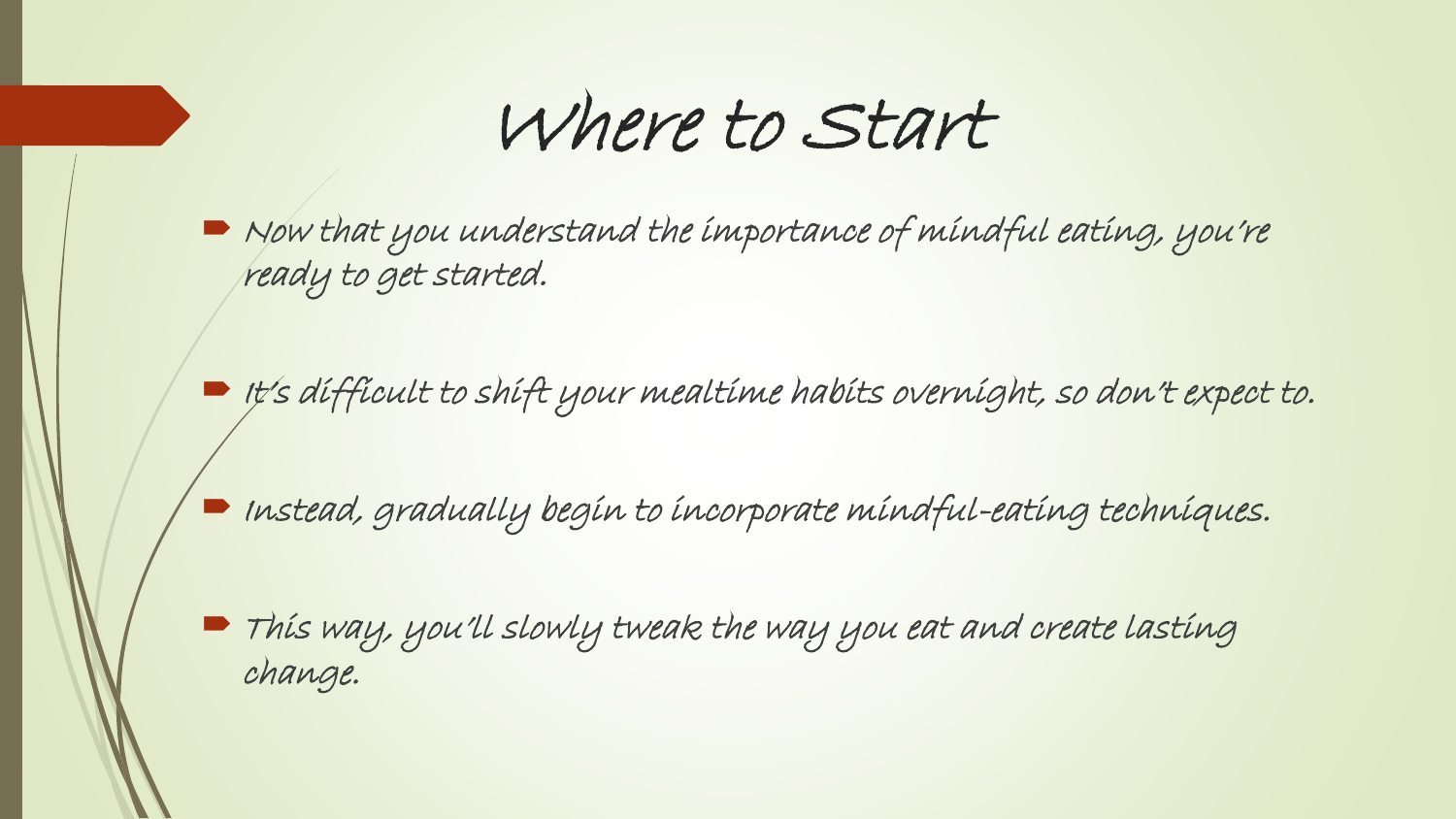Listen to Your Body

 Our bodies already has the appropriate mechanisms in place to regulate when we eat.

 The problem is that we're too consumed by life stress, the latest news or politics to pay any attention to them.

**Practice thoughtfully assessing your hunger before you begin to eat.**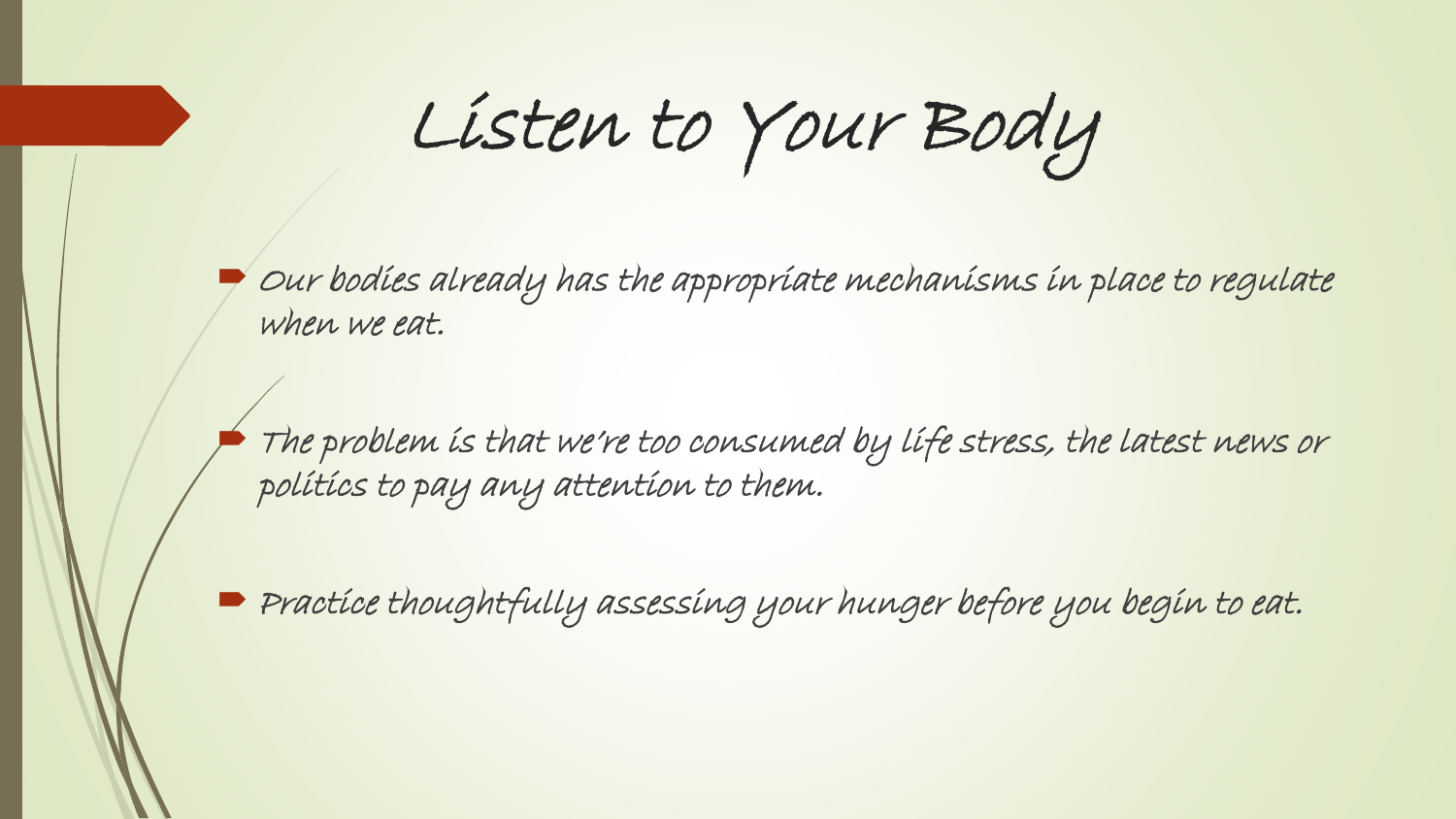Listen to Your Body

- $\blacktriangleright$  Let your natural hunger cues guide when you eat meals and, more importantly, how much you eat.
- $\blacktriangleright$  It often takes about 15 minutes after a meal for your body to recognize that it's satisfied and doesn't require any more fuel.
	- So instead of compulsively snacking after lunch, eat a proper portion and then give yourself some time. Go for a walk, make a phone call or return a few emails and then check back in with your body.
- Are you still hungry? Then perhaps your meal wasn't large enough to begin with and you should pack an extra side tomorrow.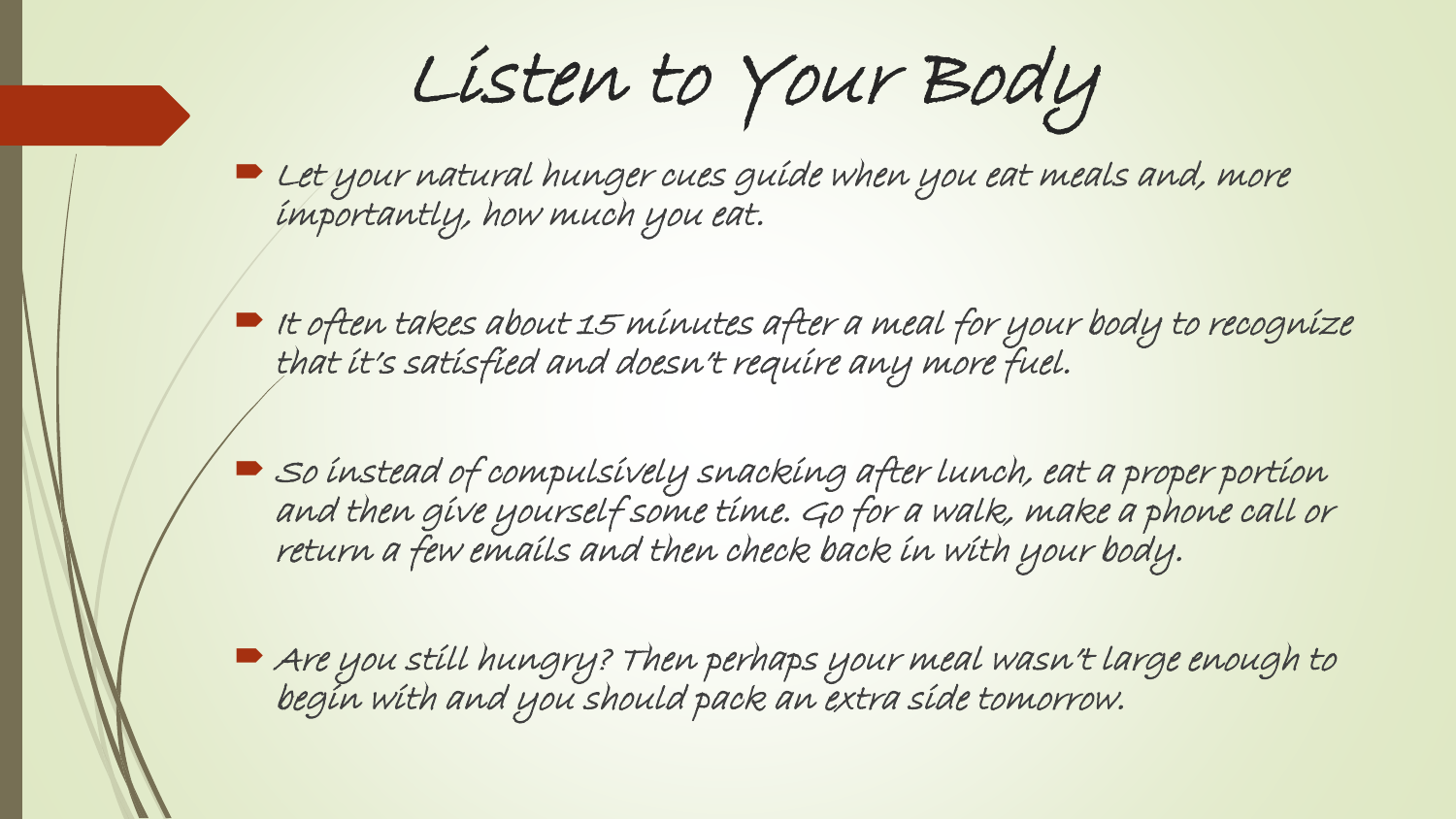Unplug From the World

 $\blacktriangleright$  If you're in the habit of checking your smartphone while you each lunch or watching TV as you devour dinner, perhaps it's time to create a new routine.

 $\blacktriangleright$  Put away your phone  $-$  or, even better, turn it off entirely  $-$  and head to the kitchen table for dinner instead of the coffee table.

 When you remove these distractions, you'll have more mental space to devote to the dinnertime.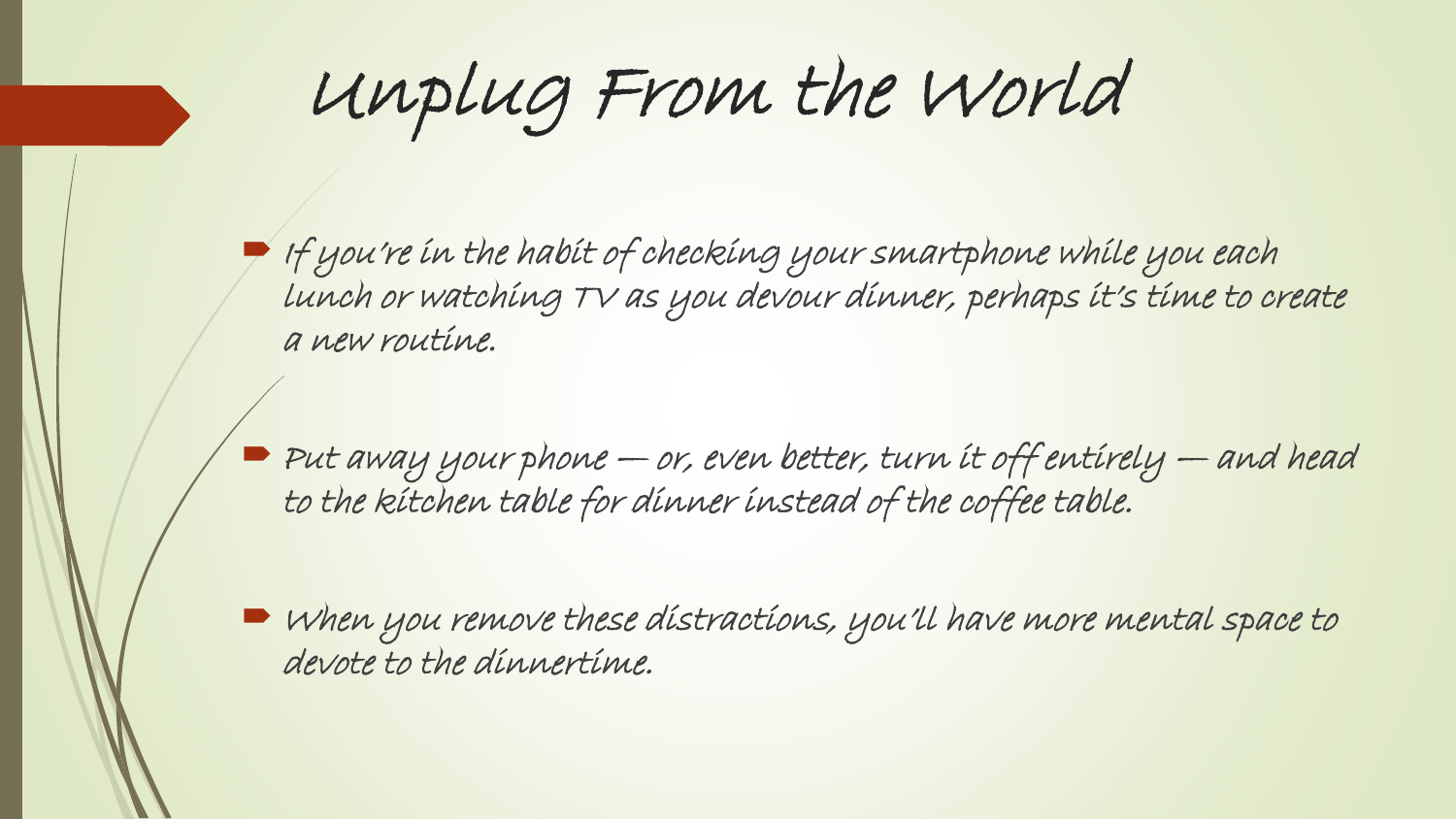Savour Your Meal

 $\blacktriangleright$  with the distractions out of the way and your mind fully focused on your meal, slow down and enjoy it.

 $\blacktriangleright$  Really take the time to experience the flavors of the food and savour each bite.

 This will probably require that you eat more slowly, especially if you typically gulp down a meal before your next meeting.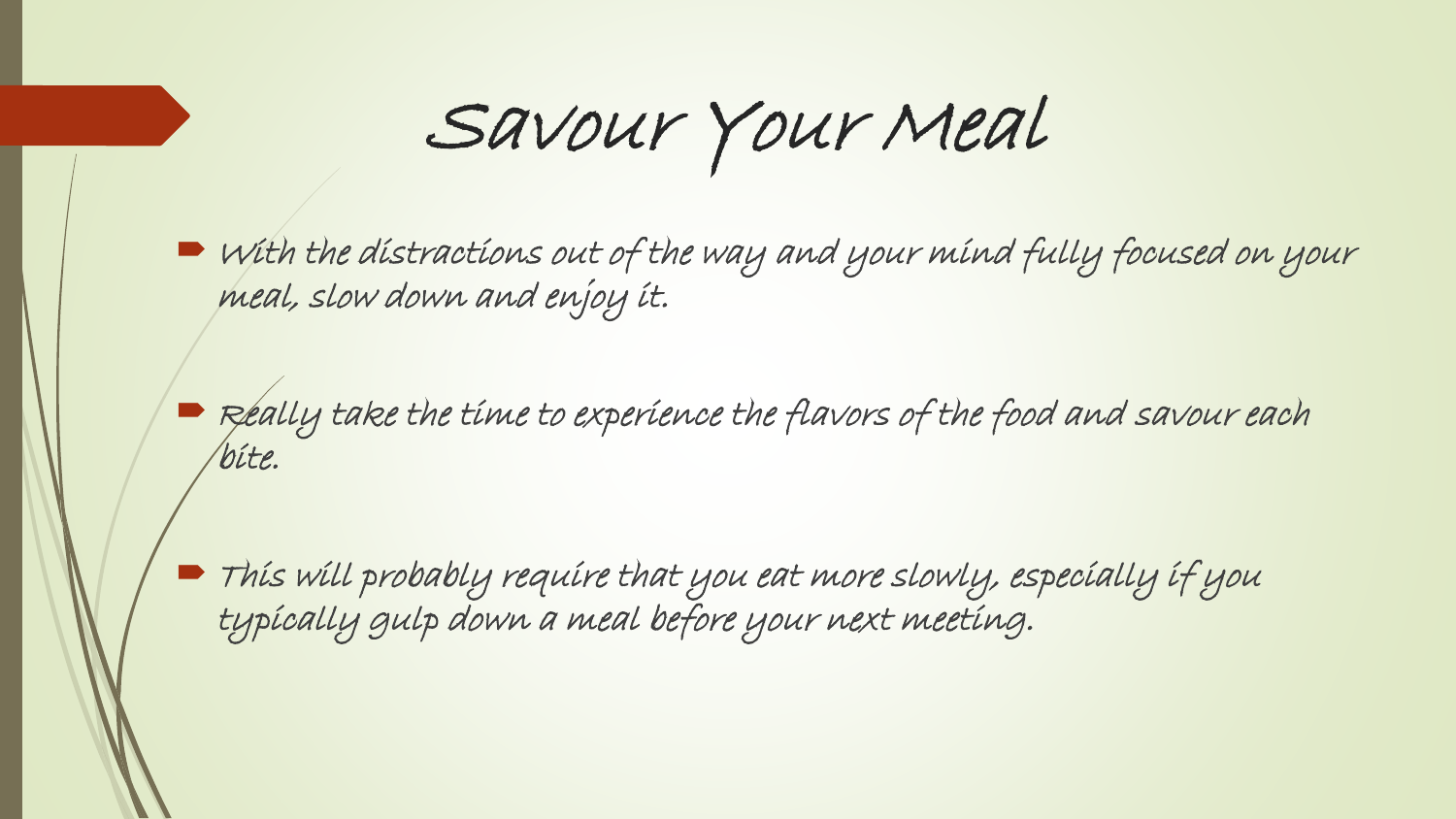Savour Your Meal

 $\blacktriangleright$  Take note of the texture of the food, its aroma and how your body feels after eating it.

 You'll likely eat less. The added bonus is that eating slower may prevent awkward digestive issues (i.e., gas)!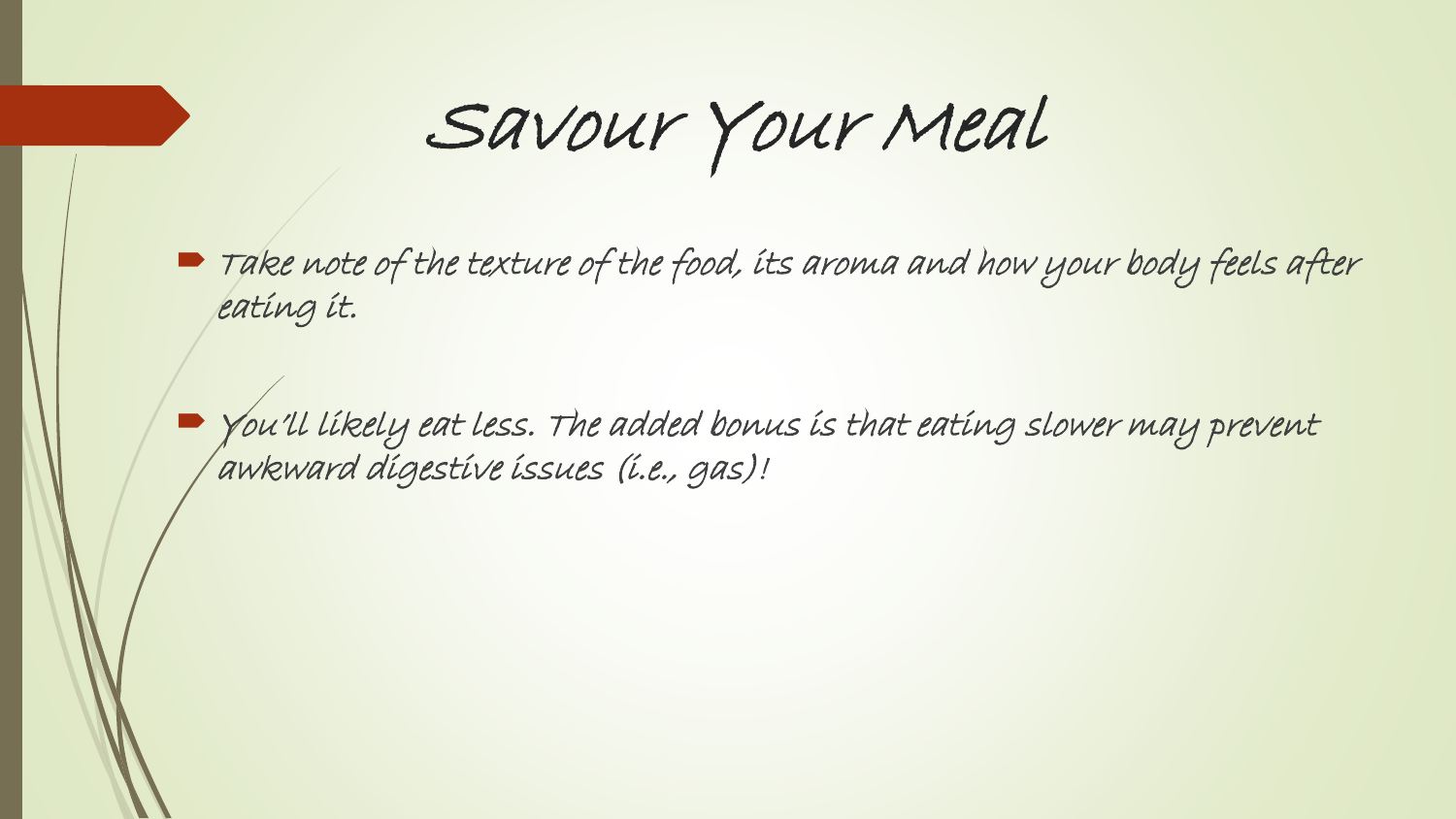Source Food Locally

- $\blacktriangleright$  when you know exactly who is responsible for the food on your plate, you may have a higher level of respect for a meal.
- $\blacktriangleright$  with that level of respect comes a duty to treat your food well  $-$  by eating it mindfully, not gobbling it down without a thought. To help with this, you should think about buying local food.
- When you grab food at a farmers market or a local store, you often get the chance to meet the people who worked hard to bring it to your table.
- This association can be a powerful one when it comes time to sit down at that table. So take full advantage of any opportunities to buy food from local sellers.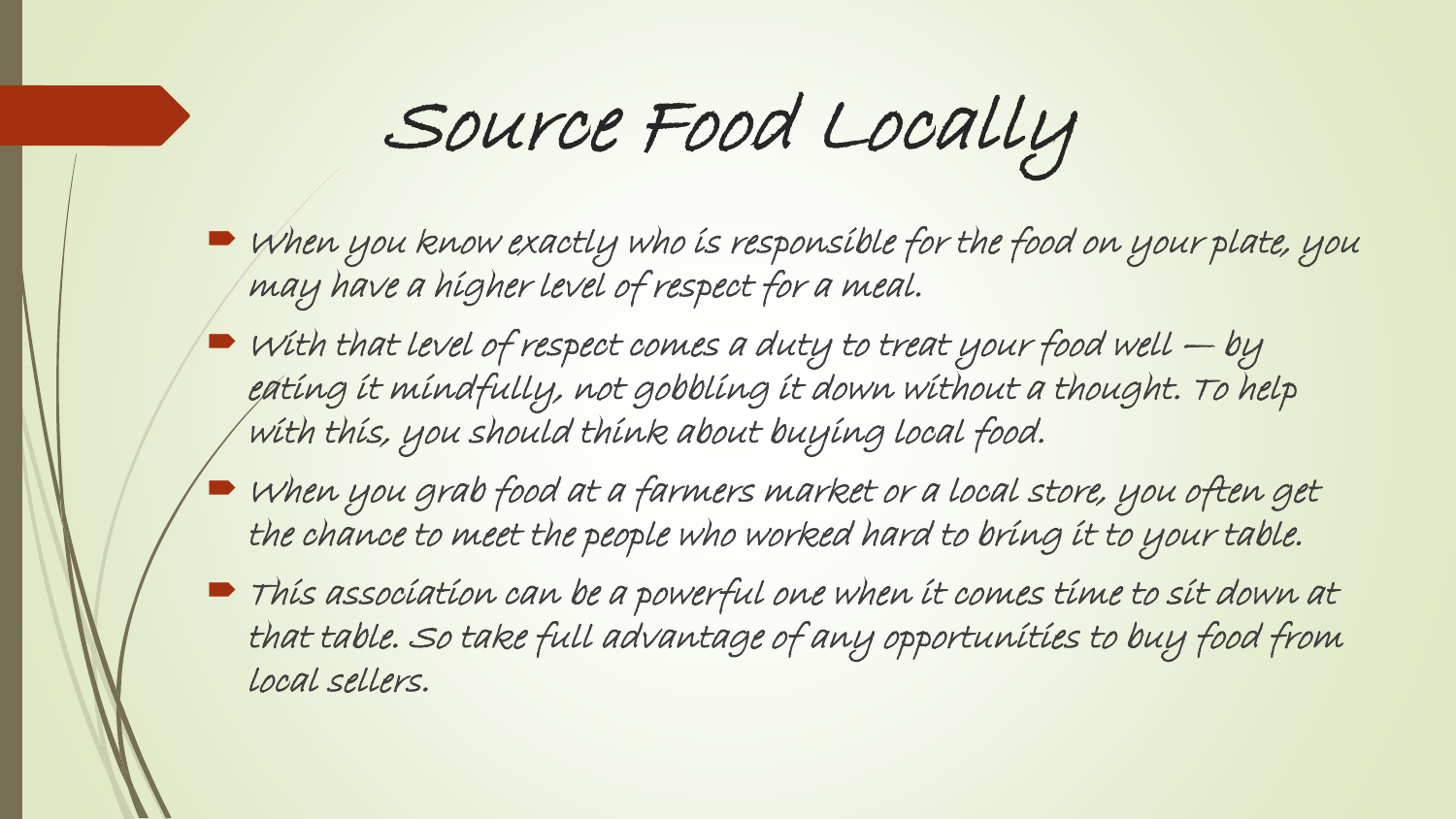Ongoing Mindful Eating

 The transition to mindful eating is a process, so don't be discouraged if you have trouble prying yourself away from the TV immediately.

 $\blacktriangleright$  Start slowly and add in elements of mindfulness one by one.

 Maybe one week you'll be able to restrain yourself from answering emails during lunch, and by the next, you'll take your entire lunch break to finish a meal.

When it comes to mindful eating, slow and steady is the best approach.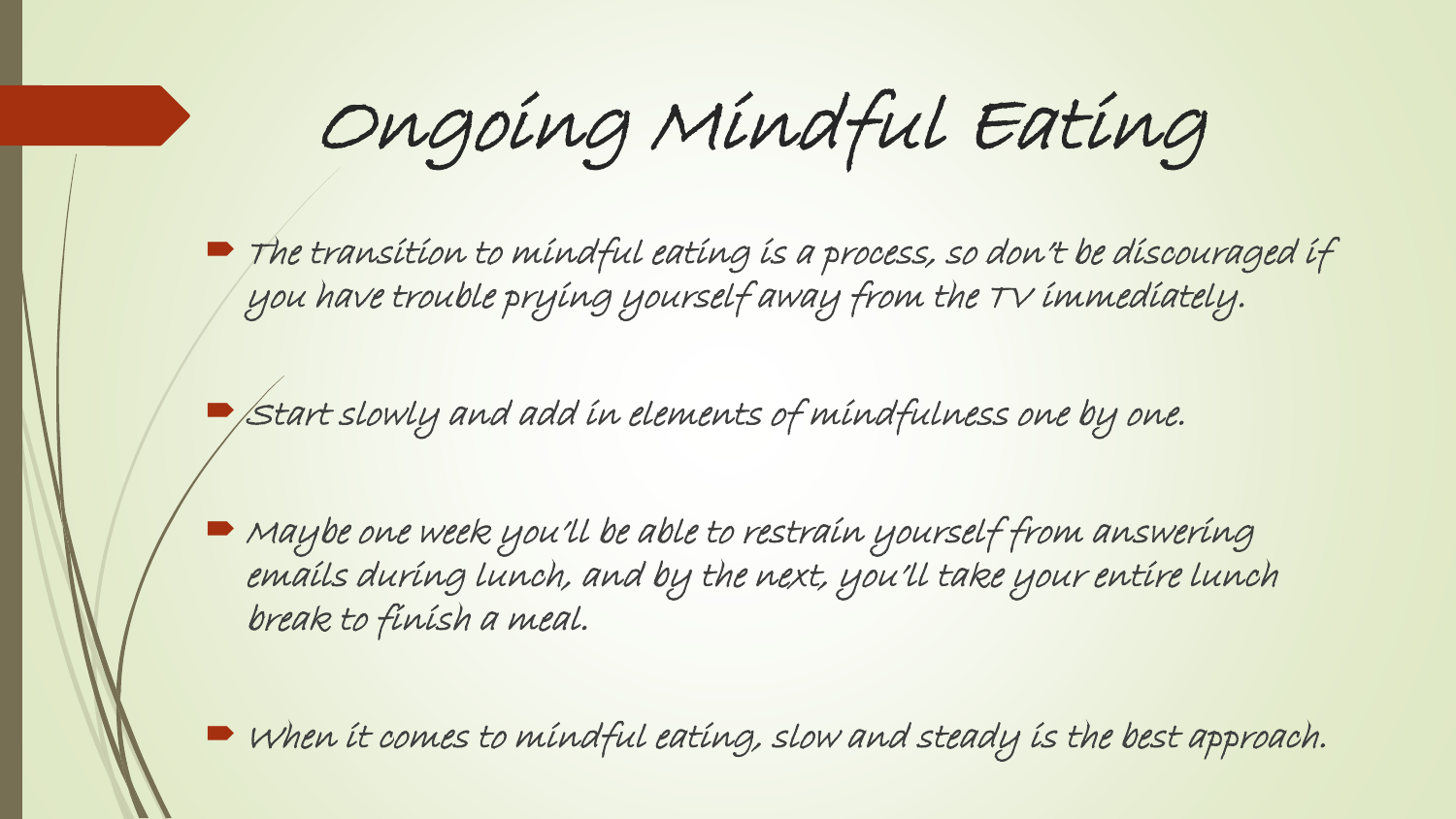Practicing Mindful Eating

- $\blacktriangleright$  Eat only 80 percent of your appetite and if that satisfies hunger leave the table
- $\blacktriangleright$  If you has a frequent snacking habit, then take fresh-cut fruits or vegetables instead of processed food items.
	- Activities like watching television or internet surfing can also increase eating by 10 percent and by 25 percent if done while eating a meal.
- It has been found from research studies that food memories of the previous meal are able to reduce 10 percent of food intake of the next meal.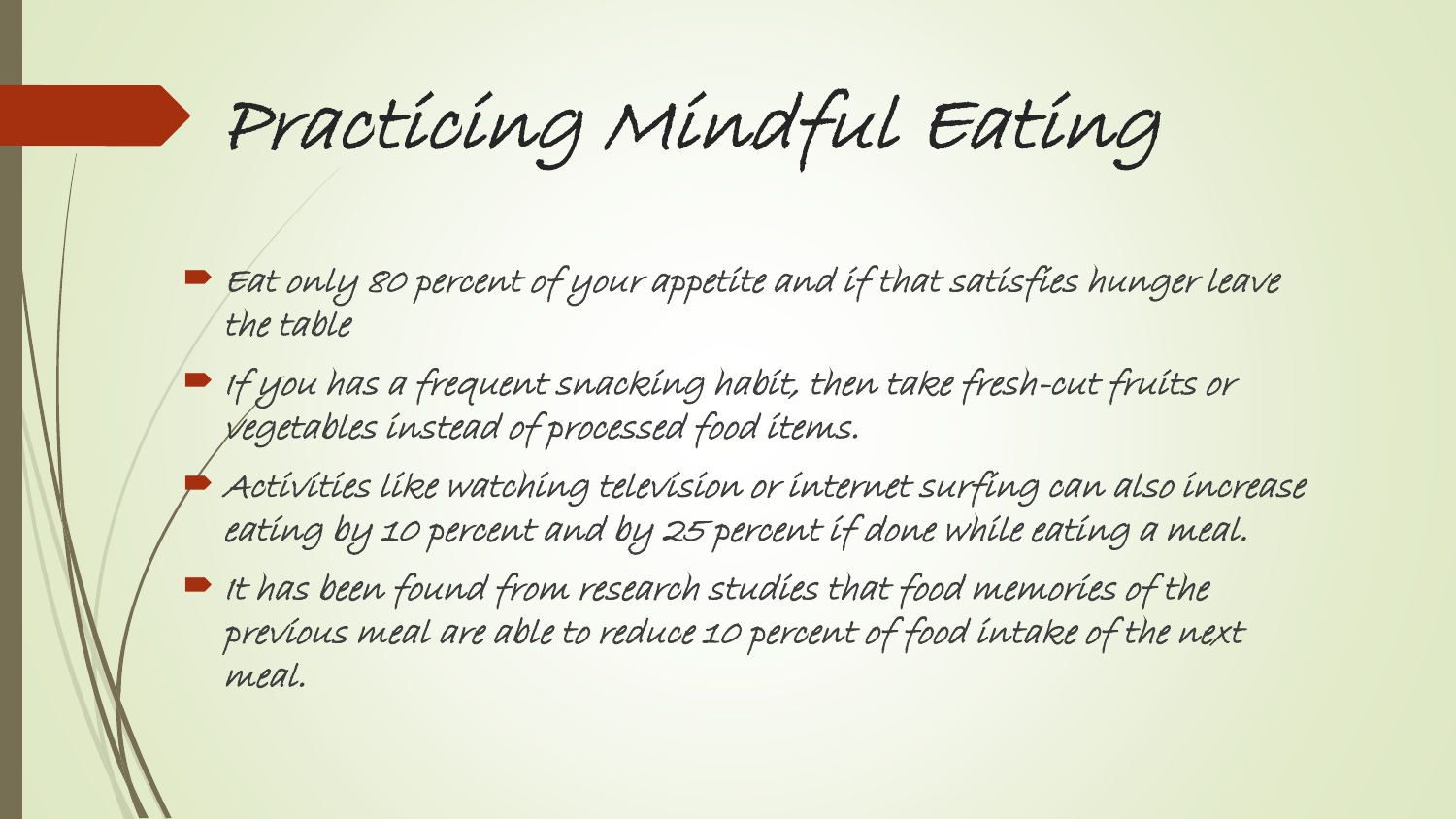### **6 Ways to Practice Mindful Eating**

#### **Mindless Eating**

- Eating past full and ignoring your body's signals
- Eating when emotions tell 2 us to eat (i.e., sad, bored, lonely)
- Eating alone, at random 3 times and places
	- Eating foods that are emotionally comforting
	- Eating and multitasking
- Considering a meal an end 6 product

#### **Mindful Eating**

mindful

Listening to your body and stopping when full

- Eating when our bodies tell us to eat (i.e., stomach growling, energy low)
- Eating with others, at set times and places
- Eating foods that are nutritionally healthy
- When eating, just eating
- Considering where food comes from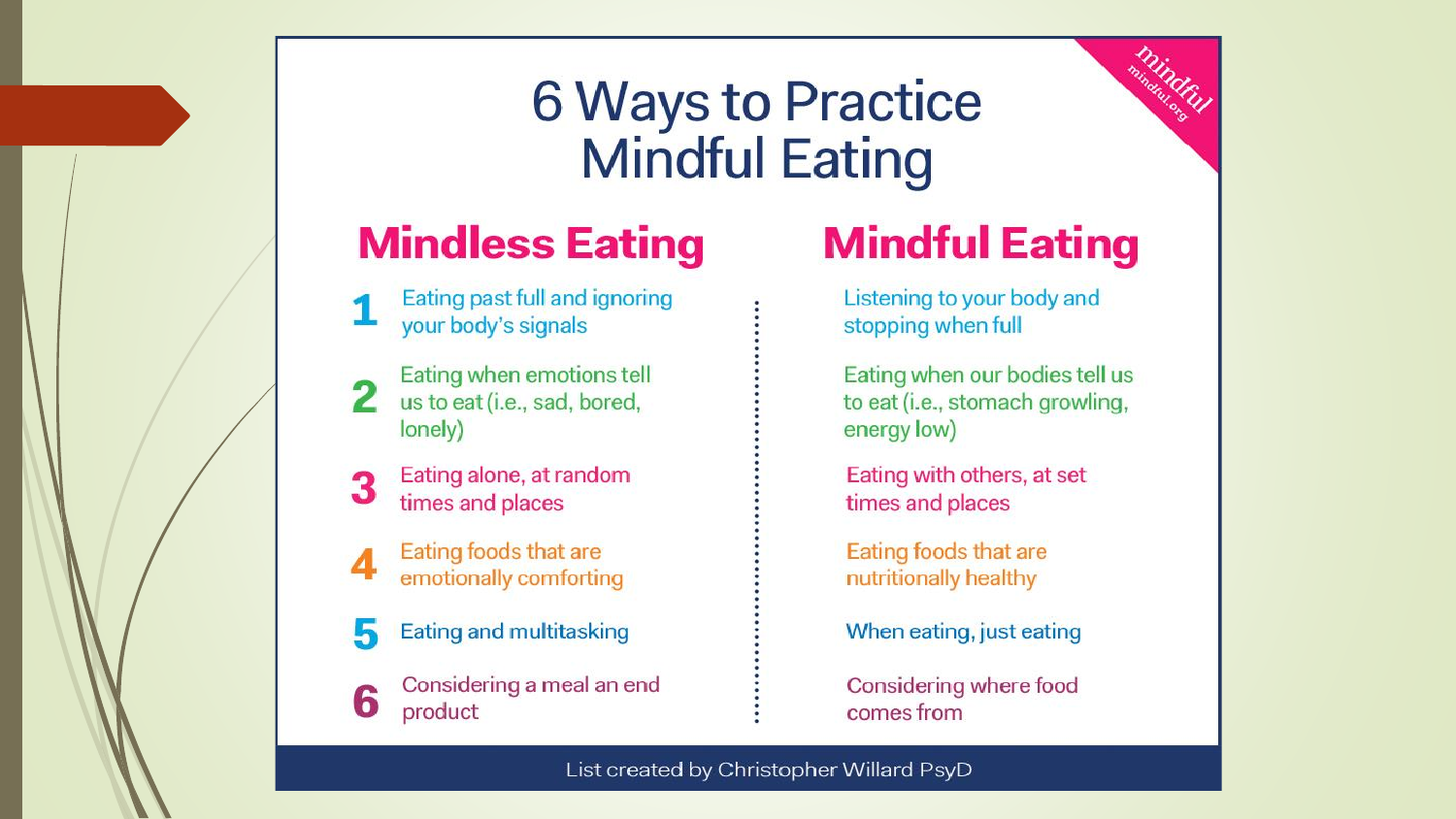In Summary

- $\blacktriangleright$  Mindful eating is good for your health
- $\blacksquare$  It is important to listen to the cues our bodies are giving us
	- Mindful eating helps you distinguish between emotional and physical hunger
- It also increases your awareness of food-related triggers and gives you the freedom to choose your response to them
- The best way to success is to start slowly and make changes one step at a time